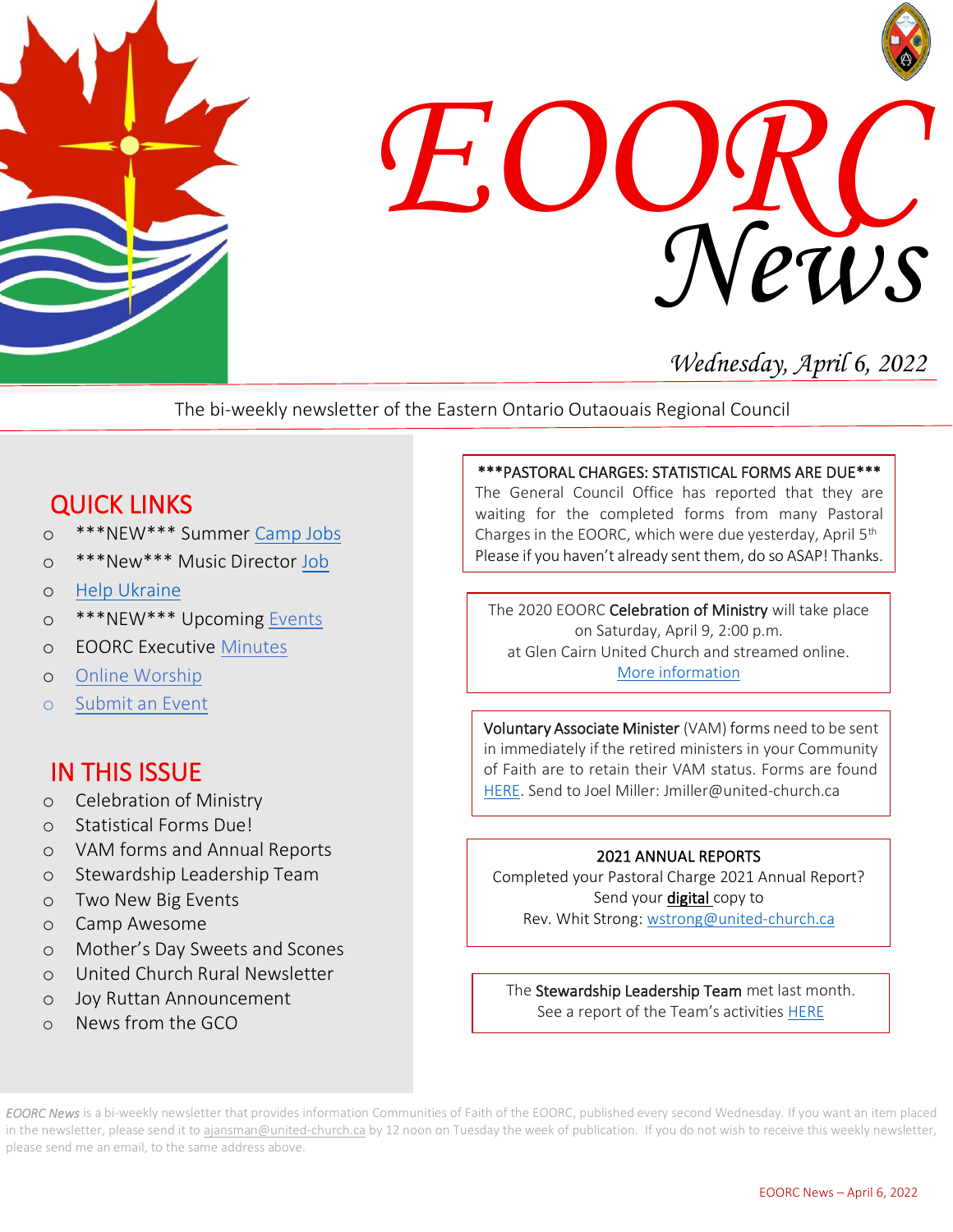EOORC UCW Annual General Meeting Monday May 9, 2022 Trinity United Church, Smiths Falls [More information](https://eoorc.ca/event/eoorc-ucw-annual-general-meeting/)

#### SAVE THE DATE! Social Justice Roundtable Sunday, May 1, 2022  $7:00 - 9:00$  p.m.

[More Information](https://eoorc.ca/event/social-justice-roundtable/)



The EOORC Housing Matters Network is launched! We held two, very engaging, Zoom Conversations on March  $17<sup>th</sup>$  and  $23<sup>rd</sup>$ . Twenty-two interested people attended. We all talked about our interest and concerns regards housing. A further eight people expressed their interest in attending but could not join us on those sessions. The Housing Matters Working Group (HMWG) are very encouraged by your interest.

We will be sending out notes from these Conversations and posting them on the EOORC website under the Housing Matters network link. Stay tuned for further activities. One of the people who joined us, Cathy Ashby from House of Lazarus, will be speaking later this spring about housing solutions her organization has sponsored. If you would like to receive info from Housing Matters – send an email to [eoorchousingmatters@gmail.ca](mailto:eoorchousingmatters@gmail.ca) and we will add you to our email list.



A Camp Awesome Update is now [available.](https://eoorc.ca/wp-content/uploads/2022/04/Camp-Awesome-Update.pdf)

# **Mother's Day Sweets and Scones** Woodroffe United Church Women

are presenting Mother's Day Sweets and Scones \$15/box. Pickup at the church on May 7<sup>th</sup> [More information](https://eoorc.ca/event/mothers-day-sweets-and-scones-woodroffe-uc-women/)



**United Church Rural Ministry Network** www.UCRMN.ca "Connecting rural stories with rural people across Canada"

Spring Newsletter of the United Church Rural Ministry Network is no[w available.](https://mailchi.mp/9ea3c259ee4b/summer-newsletter-from-ucrmn-11453702?e=e75cce5971)



Joy Ruttan 10 A P R I L, 1936 -13 MARCH, 2022 Retired teacher, community volunteer and jam maker, Joy Ruttan passed away at the Hull Hospital following a brief illness. Joy was a long-time Presbytery representative from the Aylmer United Church to Ottawa Presbytery and then to EOORC. See ful[l obituary.](https://www.dignitymemorial.com/en-ca/obituaries/aylmer-qc/joy-ruttan-10629782?msclkid=a8735d96aeaa11ecb5545bbece67e457)

*EOORC News* is a bi-weekly newsletter that provides information Communities of Faith of the EOORC, published every second Wednesday. If you want an item placed in the newsletter, please send it to [ajansman@united-church.ca](mailto:ajansman@united-church.ca) by 12 noon on Tuesday the week of publication. If you do not wish to receive this weekly newsletter, please send me an email, to the same address above.